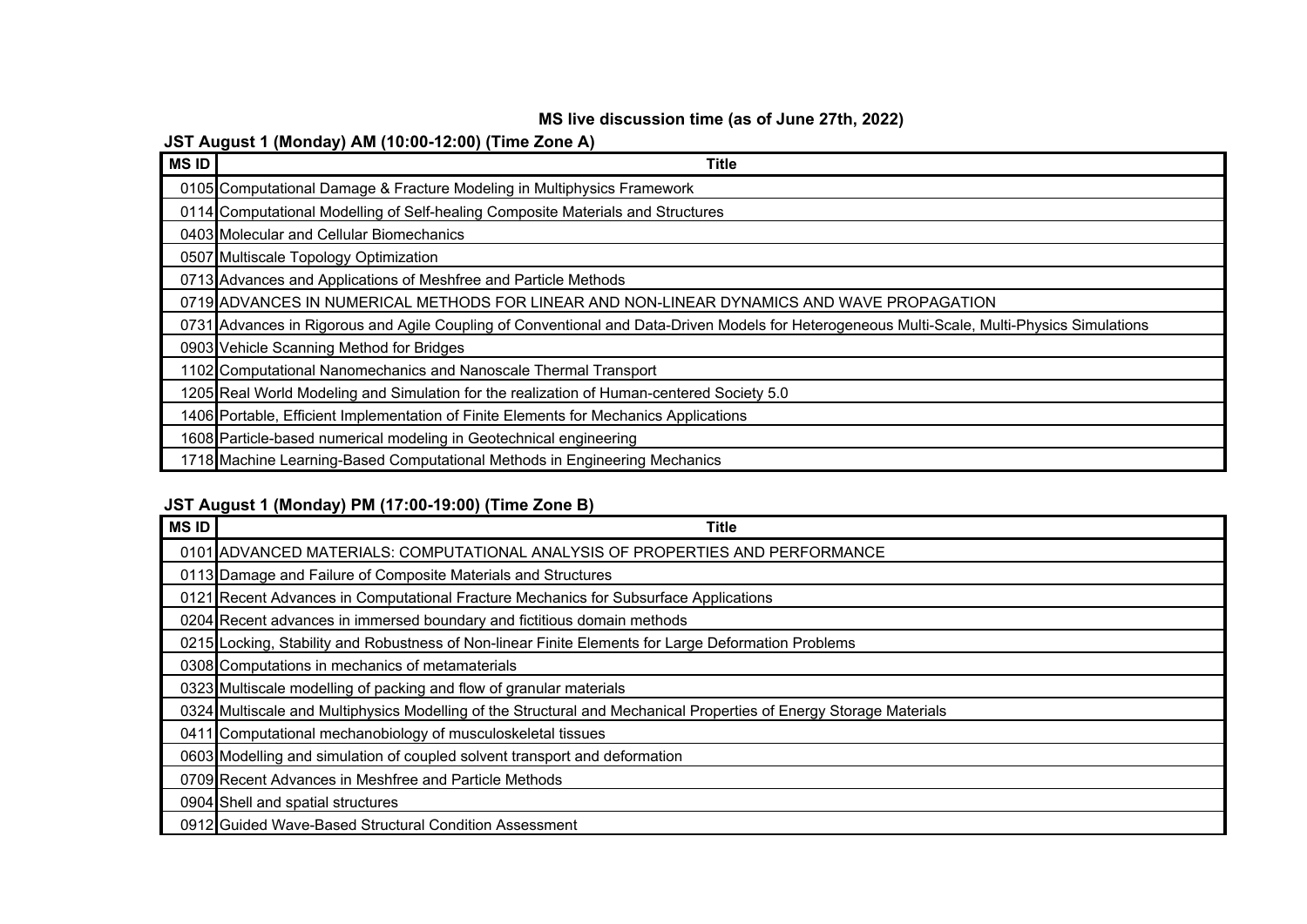| 0921 Advanced structural mechanics of smart and adaptive structures                           |
|-----------------------------------------------------------------------------------------------|
| 1003 Modeling, Simulation and Optimization of Functional Materials and Advanced Manufacturing |
| 1214 Advanced Modelling for Automotive Applications in CASE Era                               |
| 1311 ADVANCED APPROACHES FOR OPTIMIZATION OF COMPOSITE STRUCTURES                             |
| 1702 Machine Learning for Cardiac Modelling and Simulation                                    |

#### **JST August 2 (Tuesday) AM (10:00-12:00) (Time Zone A)**

| <b>MSID</b> | Title                                                                                               |
|-------------|-----------------------------------------------------------------------------------------------------|
|             | 0106 Crack propagation in multiphysics problems                                                     |
|             | 0327 Multiscale Computational Approach and Informatics of Complex Structures and Advanced Materials |
|             | 0407 Multiscale Modeling and Machine Learning in Biomechanics                                       |
|             | 0722 High-order numerical methods for compressible flow and turbulence                              |
|             | 0737 Semi-analytical numerical methods and their applications in mechanics and engineering          |
|             | 1104 Deformation Analysis of Carbon Nanomaterial with Lattice Defects                               |
|             | 1215 Image Processing, Discretization, and Simulation of As-Built Geometries                        |
|             | 1305 New Trends in Topology Optimization                                                            |
|             | 1503 Recent Advances in Numerical Methods for Multi-Material Shock Hydrodynamics                    |
|             | 1610 Numerical methods in geomechanics                                                              |
|             | 1802 Computer Vision on Structural Experiments, Inspection, and Monitoring                          |

# **JST August 2 (Tuesday) PM (17:00-19:00) (Time Zone B)**

| <b>MSID</b> | Title                                                                                           |
|-------------|-------------------------------------------------------------------------------------------------|
|             | 0119 Ductile-Fracture Modeling and Simulation                                                   |
|             | 0207 Special Methods in Computational Fluid Mechanics                                           |
|             | 0213 Advances and Applications of Collocation Methods: Meshfree, IGA, Machine Learning for PDEs |
|             | 0301 Mathematical and Mechanical Aspects of Mixed-Dimensional Coupling Problems                 |
|             | 0313 Novel Modeling Strategies for Mechatronic Systems                                          |
|             | 0329 Multi-scale modelling of generalised continua and metamaterials                            |
|             | 0414 Exploring brain mechanics                                                                  |
|             | 0604 Granular Flows: Modelling and Computational Challenges                                     |
|             | 0605 Complex Fluid Flows in Engineering: Modeling, Simulation and Optimization                  |
|             | 0727 Multi-level iterative solvers for finite element systems                                   |
|             | 0728 Efficiency and reliability in biomedical modeling: computational and mathematical advances |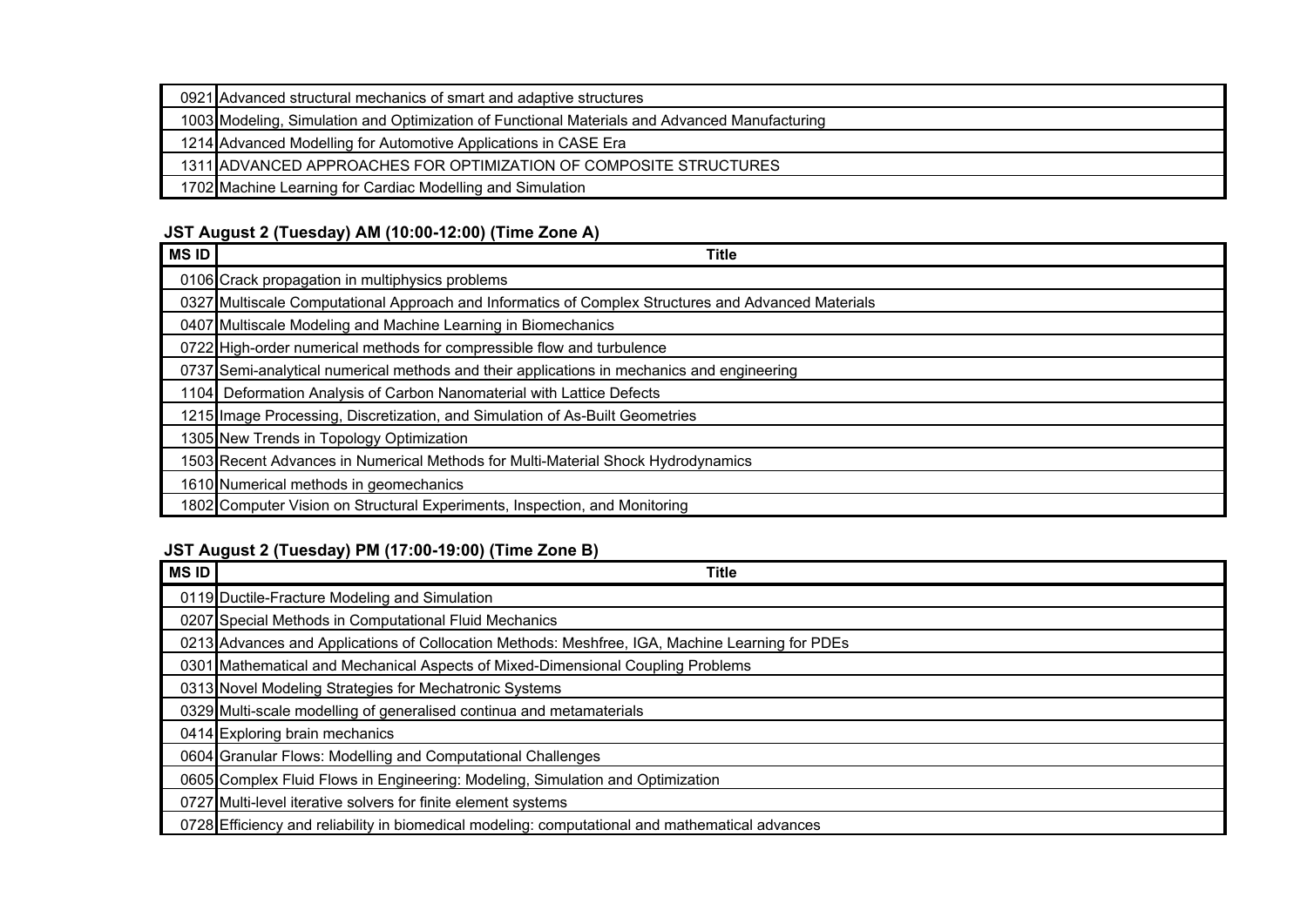| 0910 Adaptive Engineering Structures                                                                 |
|------------------------------------------------------------------------------------------------------|
| 0923 Modeling of Damping                                                                             |
| 1005 Shape Optimization for Large-scale Problems                                                     |
| 1204 Combined finite-discrete element methods for multi-body dynamics and fracture mechanics         |
| 1220 HPC application on turbulent wind over urban model represented by individual shape of buildings |
| 1301 Computational structural design for architecture and civil engineering                          |
| 1403 Advanced HPC Methods for Eigenvalue Problems and Beyond                                         |
| 1703 Incorporating fundamental principles in innovative machine learning models of physics           |
| 2405 Benchmark technologies and cases for computational acoustics                                    |

## **JST August 3 (Wednesday) AM (10:00-12:00) (Time Zone A)**

| MS ID | <b>Title</b>                                                                                                             |
|-------|--------------------------------------------------------------------------------------------------------------------------|
|       | 0107 Peridynamic Theory and Multiscale Methods for Complex Material Behavior                                             |
|       | 0210 Mesh-free particle methods for multi-physics problems                                                               |
|       | 0412 modeling and simulation of biological cells                                                                         |
|       | 0721 RECENT ADVANCES ON POLYTOPAL METHODS                                                                                |
|       | 0738 Nonlinearly Stable High-Order Methods for Partial Differential Equations.                                           |
|       | 0916 Data-Driven Computational Methods and Model Order Reduction for Structures, Structural Dynamics, and Aeroelasticity |
|       | 1107 Modeling Mechanics of Materials with Voids                                                                          |
|       | 1213 Modeling&Simulation of Terrestrial Flows (Terrestrial (Geosphere) hydrologic/hydraulic flow modeling&simulation)    |
|       | 1302 Model Learning and Optimization for Nonlocal and Fractional Equations                                               |
|       | 1704 Deep learning in computational materials science and engineering                                                    |
|       | 2206 Advanced seismic response analysis and design                                                                       |

# **JST August 3 (Wednesday) PM (17:00-19:00) (Time Zone B)**

| MS ID | <b>Title</b>                                                                                                       |
|-------|--------------------------------------------------------------------------------------------------------------------|
|       | 0108 Recent advances in computational modeling of damage and fracture                                              |
|       | 0123 Computational Fracture Modeling in Heterogeneous Materials - Recent Advances and Future Challenges            |
|       | 0209 Current Trends and Advances in Coupled Simulations and Enriched Finite Element Methods                        |
|       | 0303 Computational interface mechanics in coupled problems                                                         |
|       | 0306 MULTISCALE COMPUTATIONAL HOMOGENIZATION FOR BRIDGING SCALES IN THE MECHANICS AND PHYSICS OF COMPLEX MATERIALS |
|       | 0314 3D modeling of building materials: geometric and constitutive issues                                          |
|       | 0406 Female pelvic floor biomechanics                                                                              |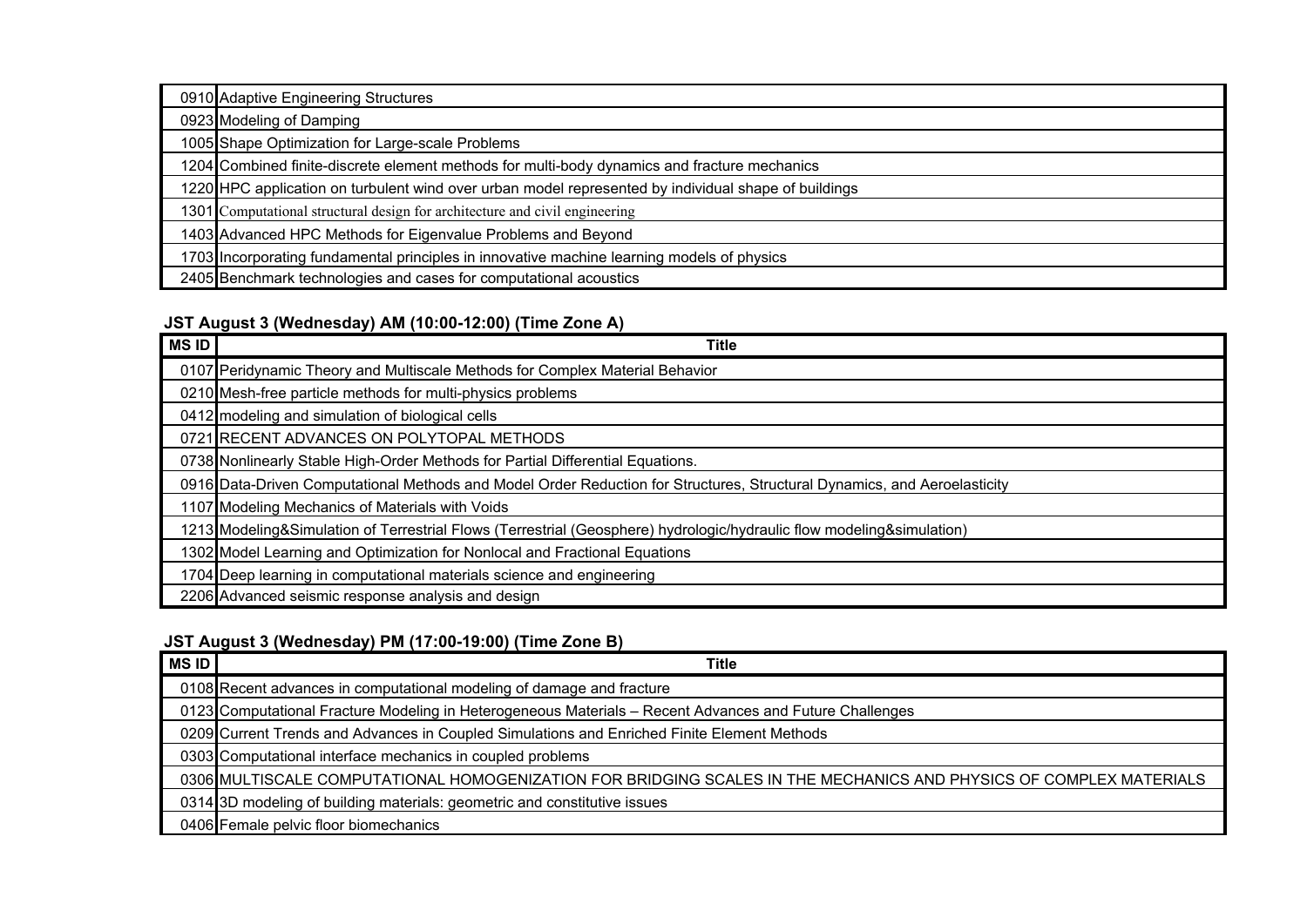| 0508 Lessons from nature: design of bioinspired architected materials                                                                                       |
|-------------------------------------------------------------------------------------------------------------------------------------------------------------|
| 0609 MODELLING OF ATOMIZATION, BREAKUP AND FRAGMENTATION OF FLUIDS                                                                                          |
| 0717 Modeling and Simulation of Polymer Fluids                                                                                                              |
| 0744 Multilevel Discretization of Mixed Variational Formulations                                                                                            |
| 0808 Numerical methods for verification, validation and uncertainty quantification in manufacturing, civil engineering, advanced materials and biomechanics |
| 0918 Dynamic performance of ceramic composites and composite structures                                                                                     |
| 0927 RECENT ADVANCES IN RAILWAY DYNAMICS NUMERICAL MODELLING                                                                                                |
| 1007 Modeling and Simulation Approaches of Metal Additive Manufacturing on Part Scale                                                                       |
| 1216 Solid Mechanics of Elastomers                                                                                                                          |
| 1218 Industrial Perspectives on Isogeometric Analysis and Design with Advanced Spline Techniques                                                            |
| 1603 Computational Methods for Snow Mechanics and Engineering                                                                                               |
| 1713 Deep and Machine Learning Methodology in the Context of Application to Computational Mechanics                                                         |
| 1715 Intelligent design optimization of structural and mechanical systems                                                                                   |
| 2401 Recent advances on numerical methods and parallel solvers for the cardiac function                                                                     |

## **JST August 4 (Thursday) AM (10:00-12:00) (Time Zone A)**

| <b>MSID</b> | Title                                                                                                                                             |
|-------------|---------------------------------------------------------------------------------------------------------------------------------------------------|
|             | 0117 Advancement of computational fracture mechanics applications                                                                                 |
|             | 0328 Fundamental numerical methods towards accurate, efficient and practical simulations in industrial, environmental and biological applications |
|             | 0413 ADVANCES IN COMPUTATIONAL BIOMECHANICS AND MECHANIOBIOLOGY                                                                                   |
|             | 0601 INTERFACIAL FLOW SIMULATION                                                                                                                  |
|             | 0725 Towards Next-Generation Aircraft Design with High-Fidelity Simulation Technologies                                                           |
|             | 0745 Waves: Advanced Numerical Methods and Applications                                                                                           |
|             | 1203 Nonlocal models in computational mechanics: perspectives, challenges, and applications                                                       |
|             | 1401 PSE (Problem Solving Enviornment)                                                                                                            |
|             | 1602 Computational Geomechanics                                                                                                                   |
|             | 1710 Numerical Simulations and Machine Learning for Micro-Meteorology Predictions and Applications                                                |
|             | 2205 Microstructural characterization and property evaluation of materials for structural safety                                                  |

# **JST August 4 (Thursday) PM (17:00-19:00) (Time Zone B)**

| <b>MSID</b> | <b>Title</b>                                                                                                |
|-------------|-------------------------------------------------------------------------------------------------------------|
|             | TRENDS IN PHASE-FIELD MODELING AND COMPUTATION OF FRACTURE & FATIGUE<br>URRENT :                            |
|             | 0201 ADVANCES IN THE SCALED BOUNDARY FINITE ELEMENT METHOD AND OTHER SEMI-ANALYTICAL & NUMERICAL TECHNIQUES |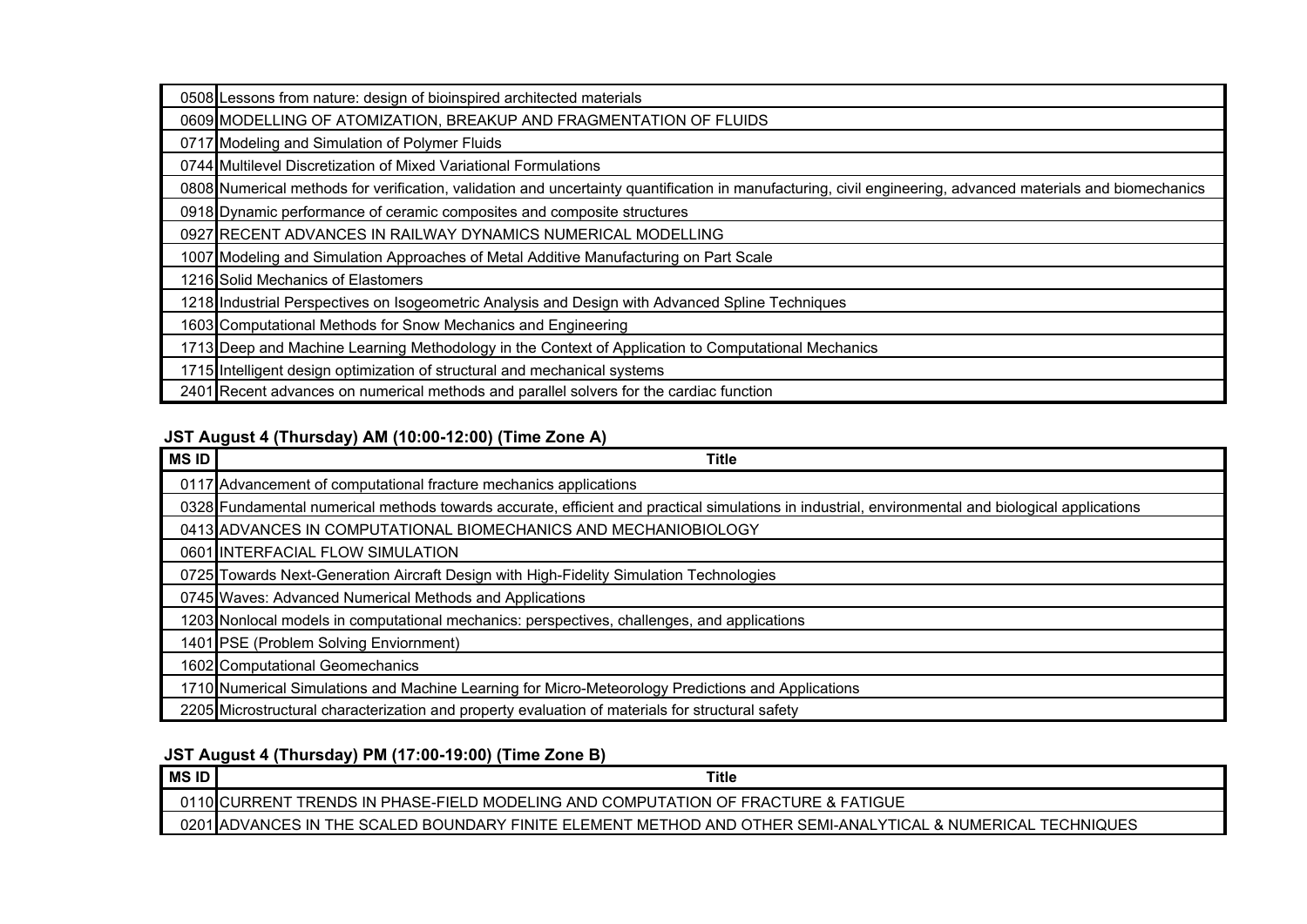| 0211 Isogeometric Spline Techniques on Complex Geometries                                                                 |
|---------------------------------------------------------------------------------------------------------------------------|
| 0304 Multi-scale and machine learning-based modeling methods for optimization and design of composites                    |
| 0321 Computational Multiscale Method of Solids and Structures                                                             |
| 0405 Computational Biomechanics and Biomimetics of Flapping Flight                                                        |
| 0502 COMPUTATIONAL MECHANICS OF SOFT MATTER                                                                               |
| 0701 Numerical techniques for the simulation and model reduction of complex physical systems                              |
| 0704 Stabilized, Multiscale and Multiphysics Methods                                                                      |
| 0724 Non-Newtonian fluid flows: Numerical schemes and computational simulations                                           |
| 0734 Discretization methods and software tools for the simulation of complex fractured media in computational geophysics  |
| 0908 NON-MATERIAL MODELLING OF AXIALLY MOVING CONTINUA: ARBITRARY LAGRANGIAN-EULERIAN DESCRIPTION IN STRUCTURAL MECHANICS |
| 0920 Statics and Dynamics of Composite Structures and Metamaterials                                                       |
| 0929 Nonlinear computational structural dynamics in rotating turbomachinery                                               |
| 1208 Industrial Application of Particle Methods                                                                           |
| 1309 Recent progress in topology optimization and its applications                                                        |
| 1609 Advanced computational modelling of wood, wood-based products, and timber structures                                 |
| 1611 Computational Granular Mechanics                                                                                     |
| 2203 Hyper-complex disaster simulation                                                                                    |

# **JST August 5 (Friday) AM (10:00-12:00) (Time Zone A)**

| <b>MSID</b> | Title                                                                                                |
|-------------|------------------------------------------------------------------------------------------------------|
|             | 0302 Quasistatic Electromechanics: Methods and Applications                                          |
|             | 0423 Multiscale biofluid mechanics: from cells to organs                                             |
|             | 0714 Meshfree and Other Advanced Numerical Methods for Engineering and Applied Mathematical Problems |
|             | 0729 Advances in High-Order Methods for Computational Fluid Dynamics                                 |
|             | 0747 Accurate and Efficient Solution Remapping Strategies for Coupled Multiphysics Systems           |
|             | 1404 Progress and Challenges in Extreme Scale Computing and Data                                     |
|             | 1712 Machine Learning and Computational Modeling for Mechanical Behavior of Materials                |
|             | 2204 Simulation-based Disaster Prediction and Mitigation                                             |
|             | 2404 Reliability of Robots                                                                           |

#### **Other Time Windows**

| <b>MS ID</b> | <b>Title</b><br>time and date                                                                                                                   |
|--------------|-------------------------------------------------------------------------------------------------------------------------------------------------|
| $\sim$<br>vv | (JS <sup>-</sup><br>7:00,<br>~-<br>19:00<br>Additive Manufacturing,<br>ılatıon<br>.n for l<br>. Simul^<br>∵1 IModelind ano .<br>Aua<br><u>_</u> |